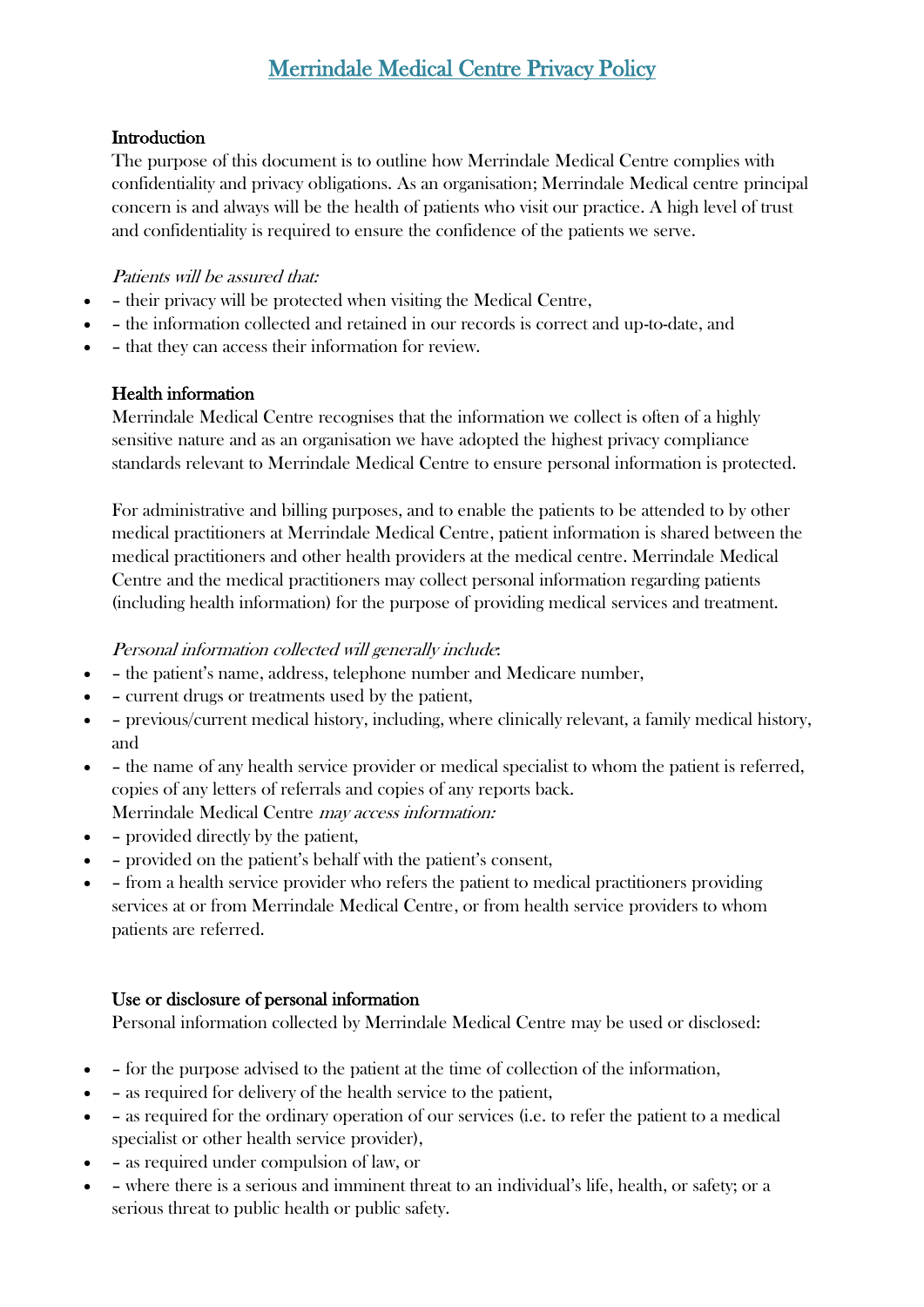Merrindale Medical Centre may use or disclose personal information for quality assurance, training, billing, liaising with government offices regarding Medicare entitlements and payments and as may be required by the Medical Centre's insurers.

# Accuracy of your information

Merrindale Medical Centre is committed to ensuring your information is accurate and has processes in place to ensure that the accuracy of this information is maintained. If you believe that the personal information the Medical Centre holds about you is inaccurate, please inform Medical Centre staff when next attending the Centre.

# Security of information collected

Other than as described in this Policy or permitted under privacy principles, Merrindale Medical Centre uses its reasonable endeavours to ensure that identifying health information is not disclosed to any person unnecessarily or irresponsibly.

Due to the sensitive nature of the information collected by the Medical Centre to provide its services, extra precautions are taken to ensure the security of that information. Information may be stored electronically and / or in hard copy form. All electronically stored files are password-protected on several levels, and regular backups of data are performed.

Merrindale Medical Centre requires its employees to observe obligations of confidentiality in the course of their employment with all staff/contractors signing Confidentiality Agreements.

### Website privacy

Merrindale Medical Centre website contains links to other sites. Please be aware that Merrindale Medical Centre is not responsible for the privacy practices of any linked sites. We encourage users who leave our site to read the privacy statements of each and every linked website that they choose to visit. All links to external sites are provided for your convenience. The information, products and advertisements contained in the linked sites are neither approved nor endorsed by Merrindale Medical Centre, and our organisation is not responsible for such information, products or advertisements.

Your privacy is important to us and we want you to feel comfortable visiting our website. Any personal information that patients give to us, including e-mail addresses, will be used only in the following ways:

- – personal data given to us by you will be securely stored
- – we will not provide your personal data to any third party without your permission,
- – we do not automatically collect your personal e-mail address simply because you visit our site
- – if we join with a third party to provide services and you sign up for those services, we will share your name and other contact information necessary for our partner to provide the services to you,
- – if you view specific pages or download information from specific pages on our website, we will track and add the number of your visits to the aggregate number of visits by all users in order to better design our website,
- – we may share aggregate demographic information with our affiliates. This is not linked to any personal information that can identify you or any other visitor to our web site. By using Merrindale Medical Centre's website, you consent to the collection and use of your personal information as detailed in this Privacy Policy. We will post any changes to this Privacy